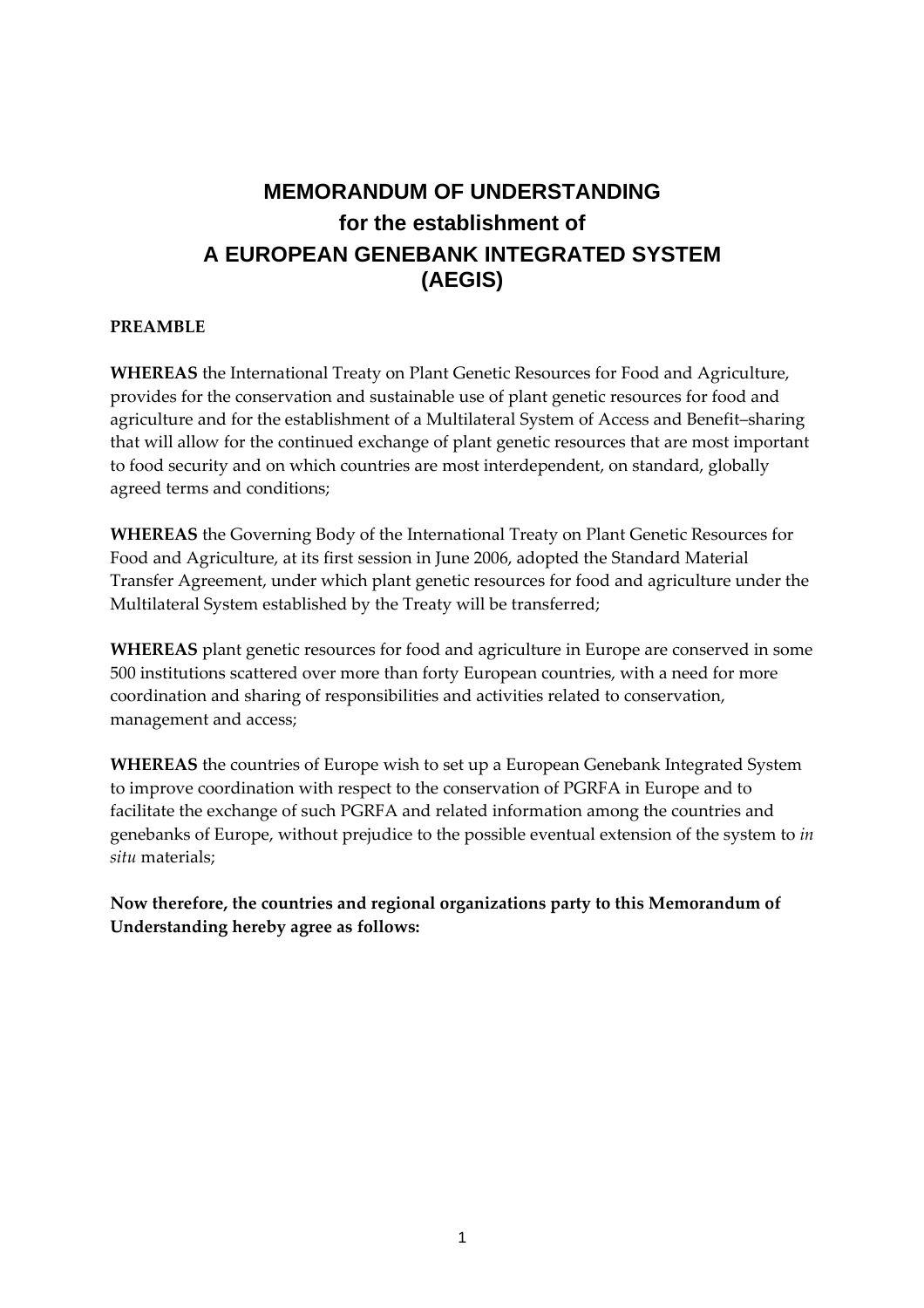#### **Article 1 Definitions**

For the purposes of this Memorandum of Understanding –

- i) "**AEGIS**" means the European Genebank Integrated System established under Article 2;
- ii) "**Annex I crops**" means PGRFA listed in Annex I of the Treaty;
- iii) "**Approved standards**" means minimum agreed standards adopted by the ECPGR Steering Committee;
- iv) "**Black box arrangements**" means
	- a. that the deposit of the material will not affect any property or other rights pertaining to the material;
	- b. that the material deposited will remain in sealed containers, unless otherwise agreed with the depositor;
	- c. that the terms and conditions governing the deposit of the material will be agreed between the depositor and the institution in which the materials are to be deposited;
	- d. that the institution in which the materials are to be deposited will take no action to further transfer the material except back to the original depositor or the depositor's successor in title, or in accordance with the depositor's instructions.
- v) "**Central Crop Database**" means the ECPGR Central Crop Database (ECCDB) or such other system as may eventually be developed for this purpose;
- vi) "**Crop Conservation Work Plans**" means the work plans prepared by the ECPGR Crop Working Groups for each crop under Article 5d) and approved by the ECPGR Steering Committee under Article 5b);
- vii) "**ECPGR**" means the European Cooperative Programme for Plant Genetic Resources;
- viii)"**European Accessions**" means accessions registered as European Accessions in accordance with Article 6(a)(ii) and (iii), which will be collectively known as "**the European Collection**", to be organized where feasible on a crop genepool specific basis;
- ix) "**Non‐Annex I crops**" means PGRFA other than PGRFA listed in Annex I of the Treaty;
- x) "**National Coordinator**" means an ECPGR National Coordinator whose mandate has been extended under Article 6(a)(i) to act also as National Coordinator for AEGIS at the national level;
- xi) **"PGRFA"** means plant genetic resources for food and agriculture;
- xii) **"SMTA"** means the Standard Material Transfer Agreement adopted by the Governing Body of the Treaty at its First Session in June 2006;
- xiii) "**The Parties**" means the countries and regional organizations that have signed this Memorandum of Understanding;
- xiv) "**Treaty**" means the International Treaty on Plant Genetic Resources for Food and Agriculture, which entered into force on **29 June 2004**;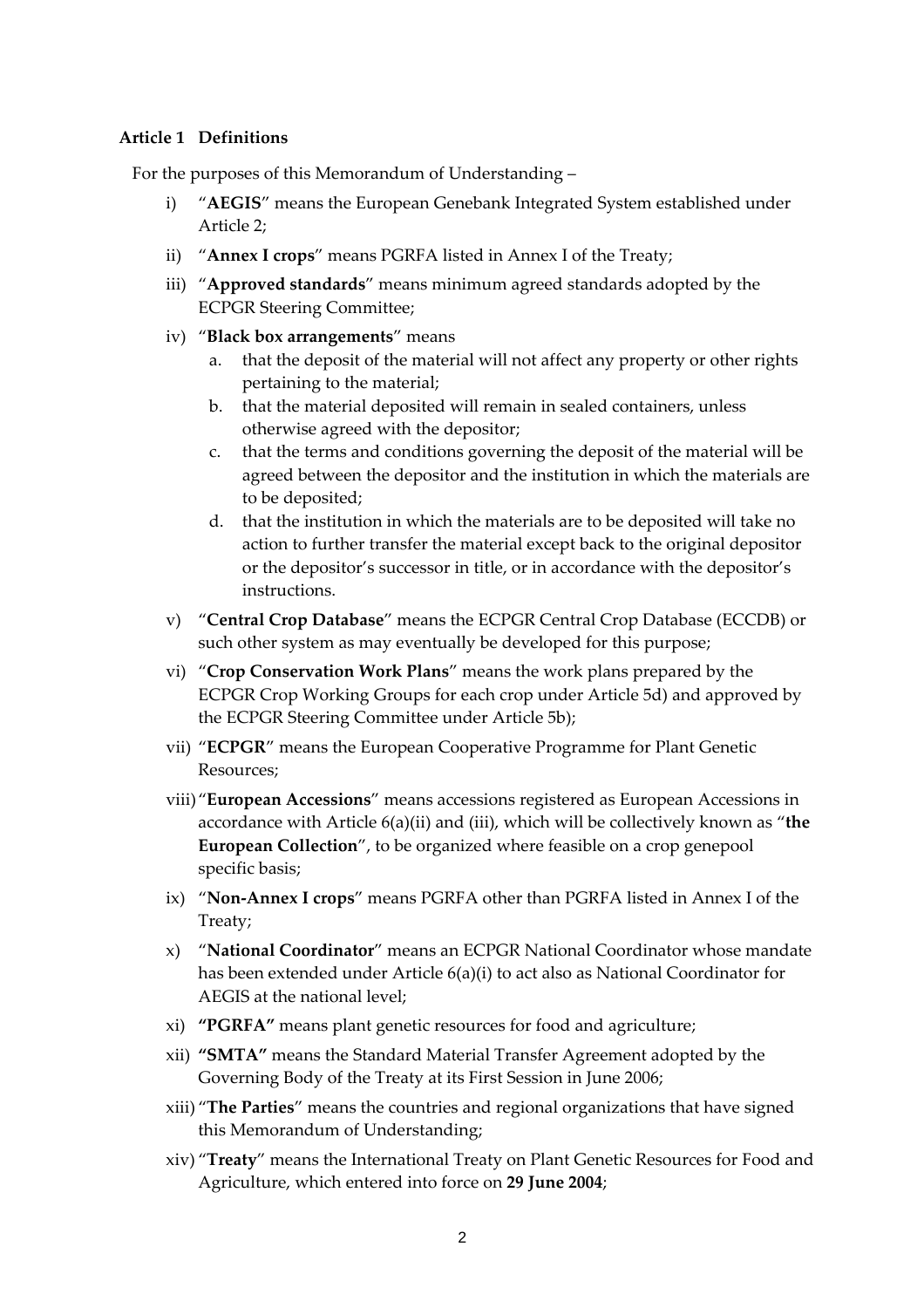xv) "**Institutions**" includes public sector, civil society and private sector genebanks, and other institutions holding PGRFA collections or providing conservation related services.

# **Article 2 Establishment of AEGIS**

- a) The Parties hereby **establish** the European Genebank Integrated System.
- b) The **membership** of AEGIS will consist of eligible countries and regional organizations in the European Region that have signed this Memorandum of Understanding.
- c) AEGIS will **cover both Annex I and non‐Annex** I crops that are free from any third party obligations or restrictions, provided that this will not limit the discretion of any individual Member of AEGIS with respect to the accessions or class of accessions it deems appropriate to propose for registration as European Accessions.

### **Article 3 Countries and regional organizations eligible for membership in AEGIS**

a) The countries and regional organizations listed below are **eligible for membership** in AEGIS:

Albania; Armenia; Austria; Azerbaijan; Belarus; Belgium; Bosnia and Herzegovina; Bulgaria; Croatia; Cyprus; Czech Republic; Denmark; Estonia; European Community; Finland; France; Georgia; Germany; Greece; Hungary; Iceland; Ireland; Israel; Italy; Latvia; Lithuania; Luxembourg; Macedonia FYR; Malta; Moldova; Montenegro; Netherlands; Norway; Poland; Portugal; Romania; Russian Federation; Serbia; Slovakia; Slovenia; Spain; Sweden; Switzerland; Turkey; United Kingdom; Ukraine, provided that

- i) they are **Members of ECPGR**; and
- ii) they are **Parties to the Treaty** or are otherwise willing to make plant genetic resources for food and agriculture under their jurisdiction available under the conditions of the Treaty.
- b) The Members of AEGIS may by consensus **add** other countries and regional organizations to the list of countries and regional organizations eligible for membership in AEGIS.
- c) For the purposes of this Memorandum of Understanding, a country may be represented by its Government or by a person or public entity that has been appointed by its Government, and a regional organization by a Representative appointed on its behalf.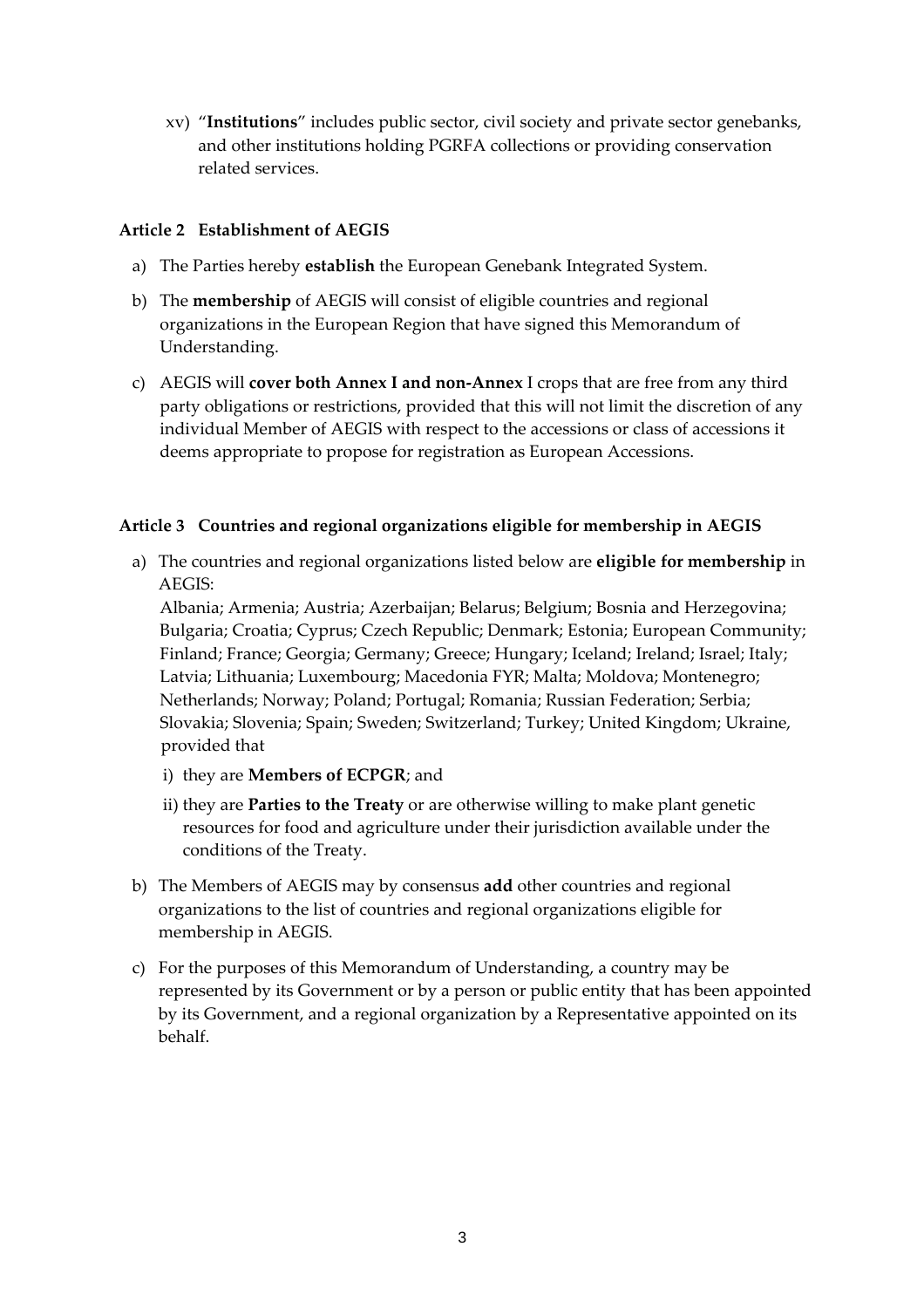#### **Article 4 Objectives of AEGIS**

The **objectives of AEGIS** will be the following:

- i) To develop a **more efficient regional system of conservation and sustainable use** of PGRFA through the setting up of a **European Collection**;
- ii) To **promote and undertake other collaborative action** for the rational conservation, management and sustainable use of PGRFA;
- iii)To **facilitate the exchange** of PGRFA in accordance with standard terms and conditions of exchange;
- iv)To **promote the exchange of information regarding PGRFA** among the Parties, other stakeholders and the broader conservation community; and
- v) To provide a **mechanism for regional cooperation** in the implementation of the Treaty in the European region.

# **Article 5 Relationship of AEGIS with ECPGR**

- a) AEGIS will **operate within the framework of ECPGR**.
- b) The **ECPGR Steering Committee** will have **overall responsibility and oversight over the operation of AEGIS, will approve the administrative budget<sup>1</sup> of AEGIS,** and will use its best efforts to promote the mobilization of the funds required. In particular, without prejudice to the generality of the foregoing, the Steering Committee will ‐
	- i) promote the establishment of the **European Collection**;
	- ii) adopt **general requirements for the selection** of accessions to be proposed for registration as European Accessions;
	- iii) approve the contents of the **Crop Conservation Work Plans,** and oversee their implementation;
	- iv) **adopt minimum agreed standards** for the management of the European Collection on a crop genepool specific basis.
- c) The **ECPGR Secretariat** will –

<u> 1989 - Johann Barn, mars eta bainar eta politikaria (h. 1989).</u>

- i) **support the ECPGR Steering Committee** in the activities outlined under Article 5(b);
- ii) provide **coordination and secretariat support** for AEGIS activities;
- d) The **ECPGR Crop Working Groups** will provide **technical support** for the implementation of AEGIS, including –
	- i) adopting **crop‐specific criteria** that are consistent with the general requirements adopted by the ECPGR Steering Committee for the selection of accessions to be proposed for registration as European Accessions;

<sup>1</sup> The administrative budget will include costs of coordination and administrative services at the ECPGR Secretariat.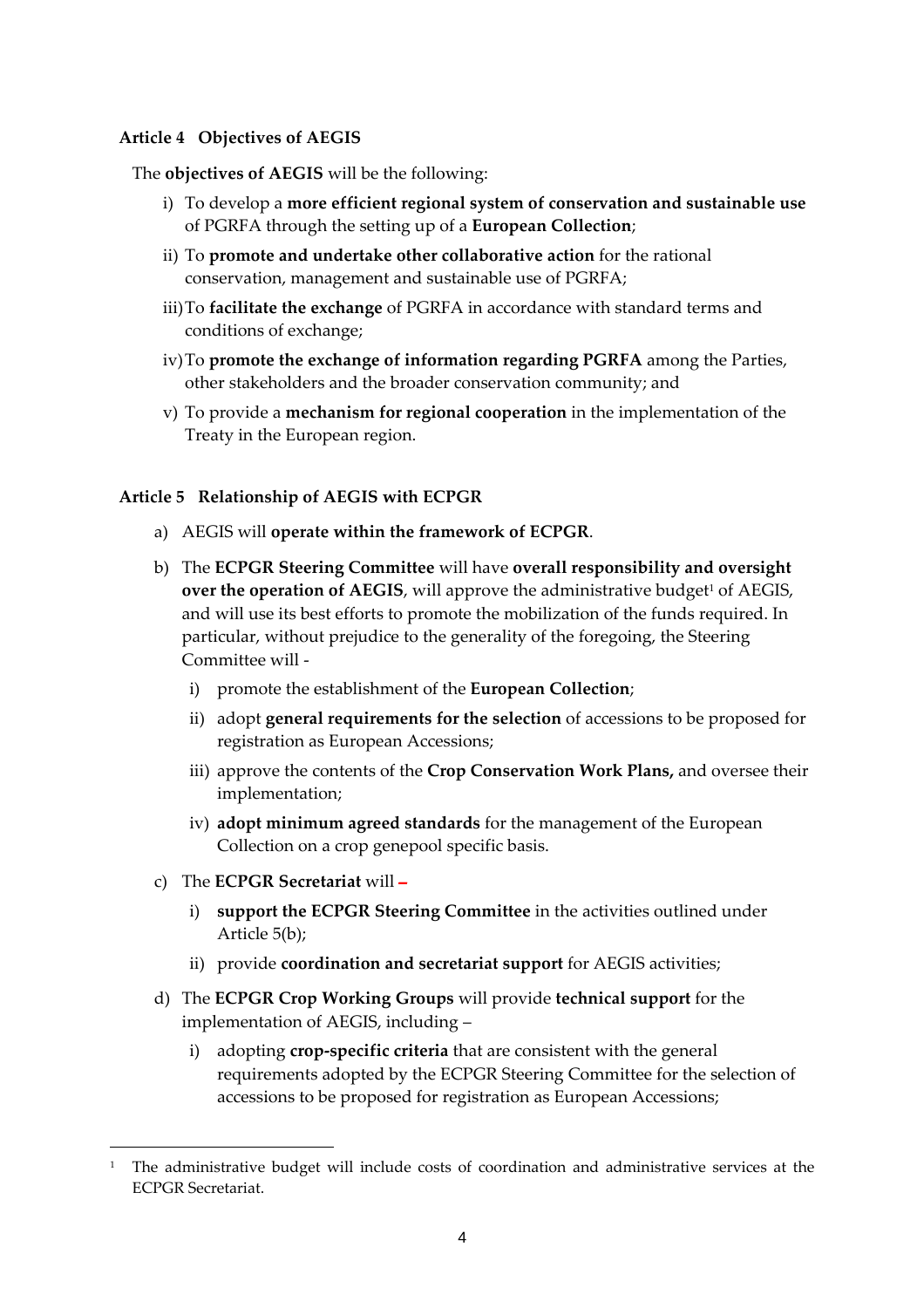- ii) helping to **identify and making recommendations** to the participating countries regarding the accessions proposed for **registration as European Accessions**;
- iii) preparing and coordinating the implementation of **Crop Conservation Work Plans;**
- iv) **proposing minimum agreed standards** for the management of the European Collection on a crop genepool specific basis for adoption by the ECPGR Steering Committee.
- e) The **ECPGR Documentation and Information Network** will provide the information infrastructure, including –
	- i) **recording registered European Accessions**, and providing reporting services through the National Inventory System and the European Plant Genetic Resources Search Catalogue (EURISCO); and
	- ii) **crop‐specific information tools** for characterization and evaluation data.
- f) The **National Coordinators of ECPGR** will act as coordinators for AEGIS at the national level, subject to the extension of their mandates in accordance with Article 6(a)(i).

### **Article 6 Responsibilities of Members of AEGIS**

- a) Each Member country participating in AEGIS will be **responsible** for
	- i) **extending the mandate of the ECPGR National Coordinator** to act also as National Coordinator for AEGIS at the national level, and providing appropriate support;
	- ii) in consultation with the Associate Members concerned within its jurisdiction, **proposing** to the ECPGR Crop Working Groups **lists of such accessions for registration as European Accessions** as it may deem appropriate in accordance with the general selection requirements adopted by the ECPGR and the General Principles applicable to European Accessions under AEGIS set out in Article 8, and taking into account any crop‐specific selection criteria adopted by the ECPGR Crop Working Groups;
	- iii) after considering the recommendations by the ECPGR Crop Working Groups, **registering accessions as European Accessions**, notifying such European Accessions to the European Plant Genetic Resources Search Catalogue (EURISCO), through the **National Inventory System**, and, in the event that the AEGIS Member concerned **withdraws from this Memorandum** of Understanding, notifying to EURISCO before the effective date of the withdrawal that the registration of accessions within its jurisdiction as European Accessions will terminate on the effective date of withdrawal;
	- iv) keeping under **review the list of registered European Accessions** for which it is responsible in light of the need to maintain a rational system of *ex situ* conservation. Where an AEGIS Member wishes to **withdraw an accession** from the list of European Accessions, the AEGIS Member will give at least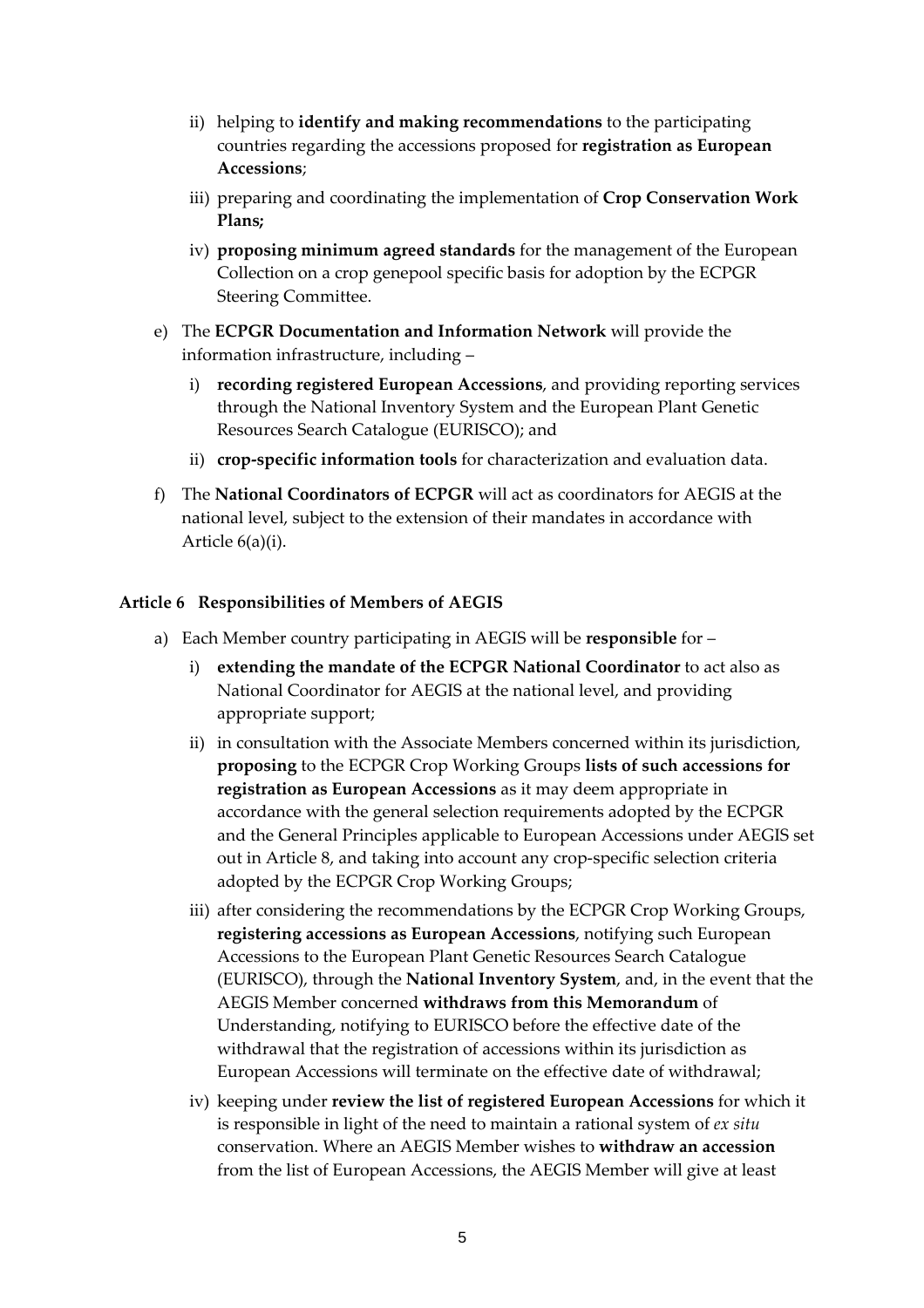twelve months notice to the ECPGR Crop Working Group concerned of such withdrawal, and will inform EURISCO accordingly when the withdrawal is effective.

b) The **regional organizations** participating in AEGIS will be responsible for **providing appropriate support.**

## **Article 7 Responsibilities of National Coordinators with respect to AEGIS**

The **National Coordinator will be responsible** within the member country concerned  $for -$ 

- i) **serving as the focal point** for interactions with the ECPGR Crop Working Groups and for the implementation of the Crop Conservation Work Plans within his/her country with the participating institution(s);
- ii) **identifying and accepting appropriate eligible institutions as Associate Members** of AEGIS in accordance with the procedures described Article 9, and promoting and coordinating appropriate support for such Associate Members;
- iii) **promoting and coordinating with the Associate Members** concerned within its jurisdiction the designation of **European Accessions** and the development and management of the **European Collection**;
- iv) in case of the **withdrawal of an Associate Member** within its jurisdiction or the termination of its Associate Membership Agreement, informing the ECPGR Secretariat of the withdrawal or termination with, where feasible, twelve months notice before the effective date of withdrawal or termination, in order to allow for an appropriate adjustment of the Crop Conservation Work Plans.

#### **Article 8 General Principles applicable to European Accessions under AEGIS**

- a) The following **principles** will be applicable to the management and exchange of **European Accessions** under AEGIS:
	- i) The **discretion to propose accessions** as European Accessions lies with the individual Members of AEGIS concerned;
	- ii) Accessions proposed as European Accessions must meet the **general selection requirements** adopted by the ECPGR Steering Committee;
	- iii) Only accessions that are **free from any third party obligations** or restrictions will be registered and conserved as European Accessions;
	- iv) The Standard Material Transfer Agreement (**SMTA**) of the **International Treaty** will be used for the **transfer of Annex I crops**;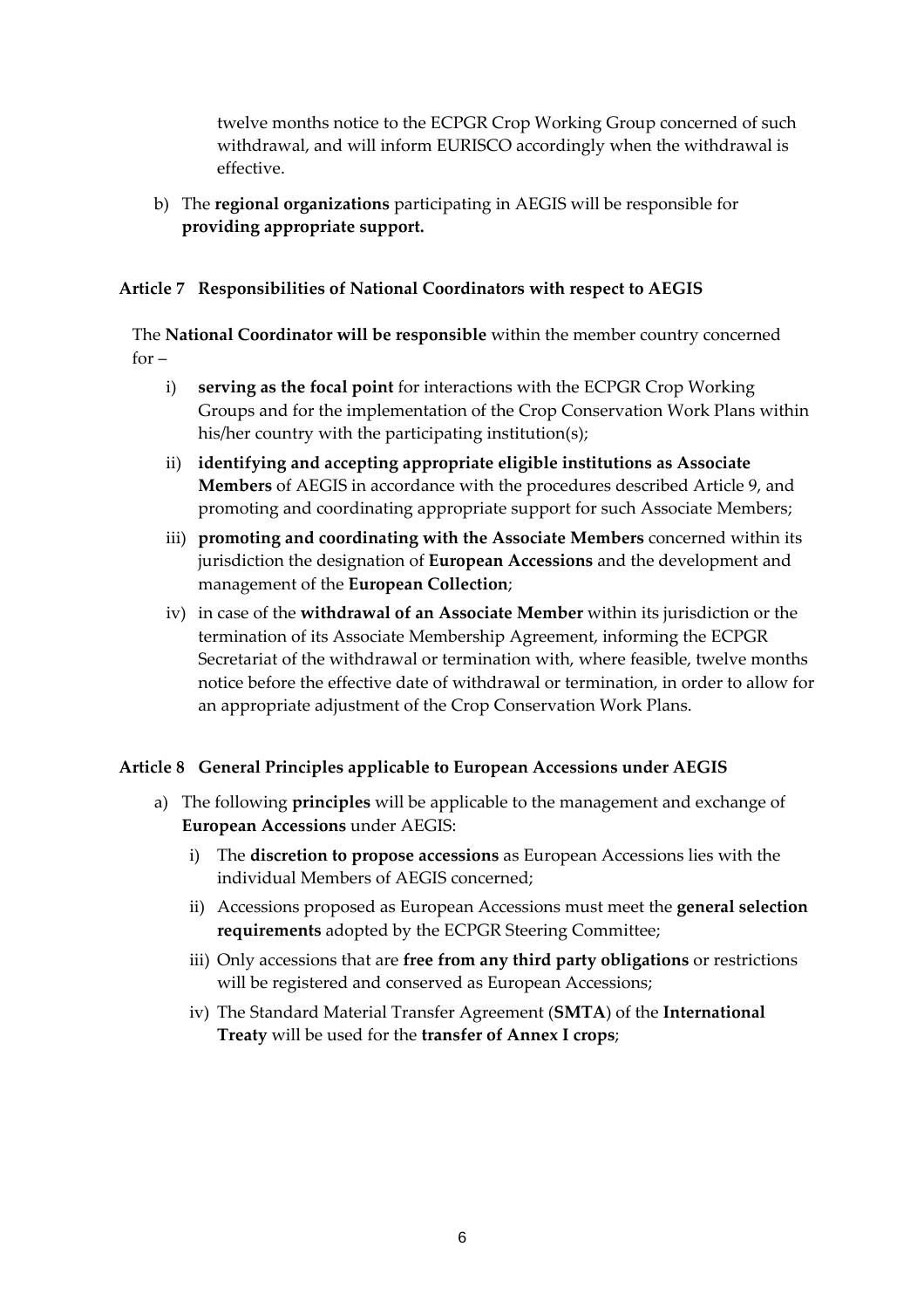- v) The terms and conditions of the **SMTA**<sup>2</sup> will be used for the **transfer of Non‐Annex I crops** that have been registered as European Accessions, with an explanatory note reflecting the following interpretation of the SMTA: "In the event that the SMTA is used for the transfer of Plant Genetic Resources for Food and Agriculture other than those listed in Annex 1 of the Treaty:
	- The references in the SMTA to the "Multilateral System" shall not be interpreted as limiting the application of the SMTA to Annex 1 Plant Genetic Resources for Food and Agriculture;
	- While Non-Annex 1 material distributed with the enclosed SMTA does not become part of the Multilateral System, it will however be available under the same conditions;
	- In particular in the case of Article 6.2, Article 6.5(b) and Article 6.10 of the SMTA "from the Multilateral System" shall be taken to mean "under this Agreement";
	- The reference in Article 6.11 and Annex 3 of the SMTA to "Plant Genetic Resources for Food and Agriculture belonging to the same crop, as set out in Annex 1 to the Treaty" shall be taken to mean "Plant Genetic Resources" for Food and Agriculture belonging to the same crop"."
- vi) In the event that European Accessions are accessed **for purposes other than those provided for in Article 6.1 of the SMTA**, the terms and conditions under which the European Accessions are made available will be agreed on a case by case basis between the Associate Member and the Recipient;
- vii)**Minimum agreed standards regarding management** of the European Collection will be proposed for each crop genepool by the respective ECPGR Crop Working Group and adopted by the ECPGR Steering Committee;
- viii)**Associate Members** of AEGIS will perform all selected activities according to the approved standards;
- ix) **Public domain accession‐level information** recorded in accordance with approved standards , as well as non‐confidential characterization and evaluation data will be **made available**;
- x) Each European Accession will have an **identified safety‐duplicate** stored under the same or better conditions than the original;
- xi) For each of the bodies within the organizational framework of AEGIS, detailed **terms of reference** will be established by the ECPGR Steering Committee.
- b) The above **Principles** will be kept under review and may be **amended** as appropriate, in accordance with the procedure described in Article 11 (a).

<u> 1989 - Johann Barn, mars eta bainar eta politikaria (h. 1989).</u>

<sup>2</sup> The use of the SMTA does not place any obligation on the Third Party Beneficiary or on the Governing Body to take any action to record or enforce the SMTA in respect of transfers of non‐Annex I crops.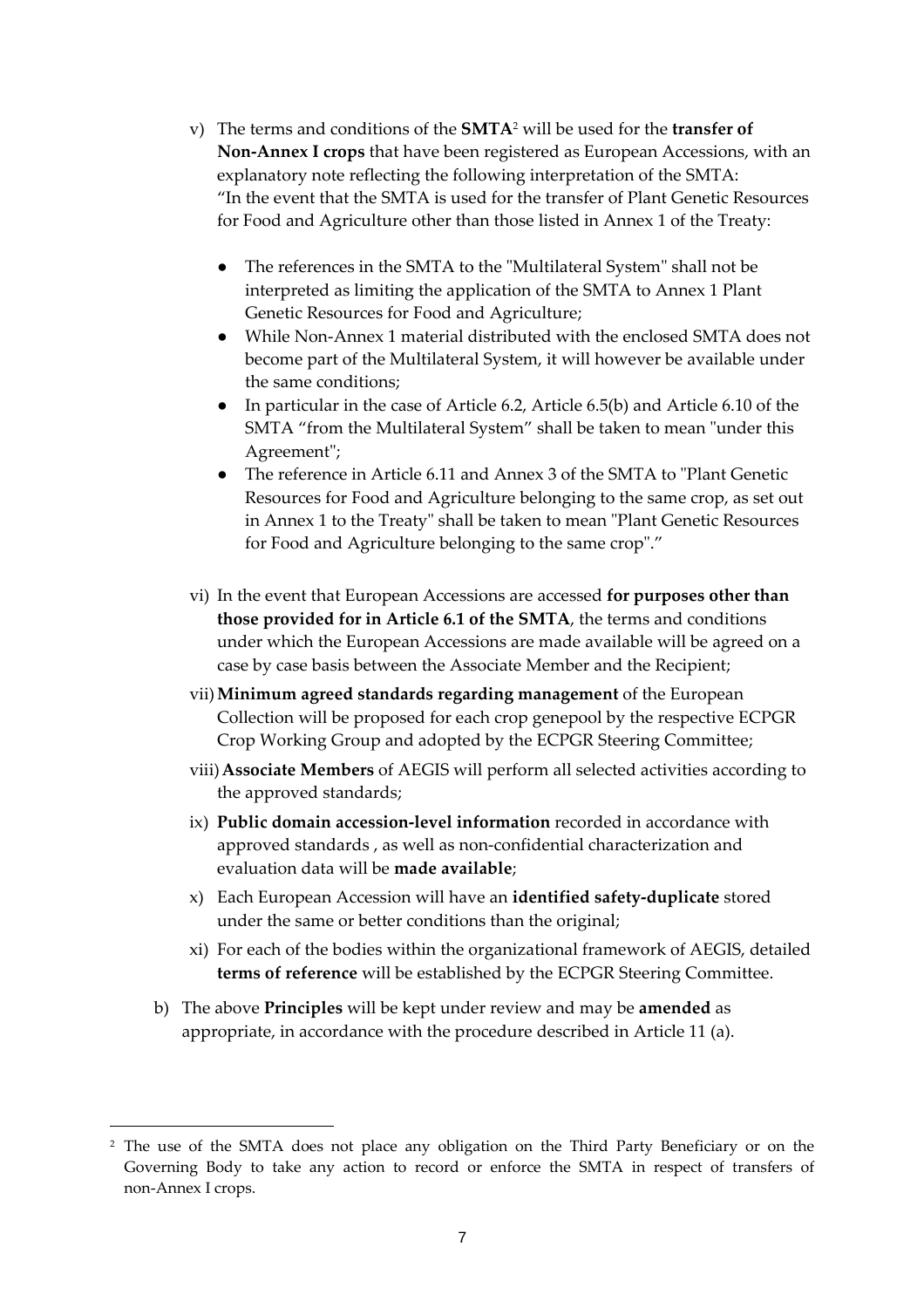#### **Article 9 Associate Membership of AEGIS**

- a) The Parties will **encourage** appropriate eligible public, private and civil society institutions to become **Associate Members of AEGIS**, in accordance with their national policy and legal frameworks.
- b) Institutions **located in a Member country** of AEGIS will be **eligible** for associate membership in AEGIS.
- c) An **eligible institution** will become an Associate Member of AEGIS once it has been **accepted** as an Associate Member by the respective National Coordinator and has **signed** an AEGIS ‐ Associate Membership Agreement with the National Coordinator in the form set out in the Annex to this Memorandum of Understanding. The signed AEGIS ‐ Associate Membership Agreement will be **deposited** with the National Coordinator and a copy will be sent to the Executive Head (Director General) of the Organization responsible for providing the Secretariat services to the ECPGR.
- d) The **responsibilities of Associate Members** of AEGIS will be the following:
	- i) **Identifying,** in consultation with the AEGIS Member concerned through the National ECPGR Coordinator, from among the accessions they hold, those accessions that are free from any third party obligations or restrictions and meet the general selection requirements adopted by the ECPGR Steering Committee, to be proposed for registration as **European Accessions**;
	- ii) **managing the European Accessions** in their institutions in accordance with the Objectives and General Principles of AEGIS;
	- iii) **ensuring the long‐term conservation** and/or maintenance of their **European Accessions** according to approved standards;
	- iv) participating in and / or facilitating **supporting activities** such as regeneration, viability testing and others organized by the respective ECPGR Crop Working Group for the crop/species in question;
	- v) ensuring as soon as possible **safety‐duplication of their European Accessions** in agreed conditions, under black‐box arrangements as appropriate, at another Associate Member genebank, possibly in a different country, and/or at the Svalbard Global Seed Vault;
	- vi) **facilitating access to and availability of their European Accessions** and related information in accordance with the General Principles applicable to European Accessions under AEGIS;
	- vii)for European Accessions, making available public **domain accession‐level information** regarding available passport data through the National Inventory System and EURISCO, following the minimum standards agreed by the ECPGR Documentation and Information Network; making available non‐ confidential characterization and evaluation data through the relevant ECPGR Central Crop Database (ECCDB) or such other system as may eventually be developed for this purpose; and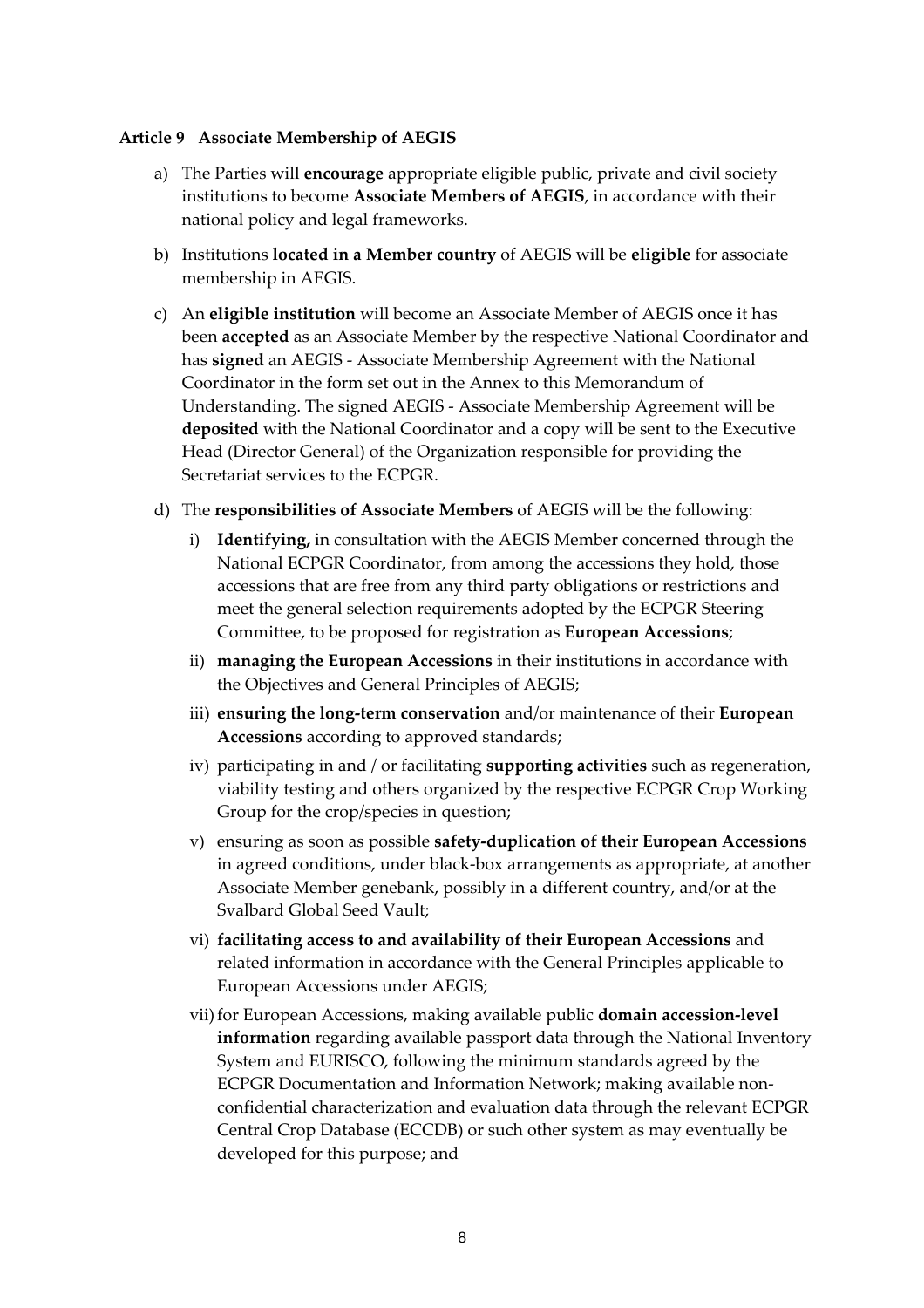# viii)**providing and/or managing**, in accordance with AEGIS approved standards, such conservation **related services** as the Associate Member may offer**.**

## **Article 10 Entry into force of this Memorandum of Understanding**

This Memorandum of Understanding will enter into force **on its signature by 10 countries** eligible for membership in AEGIS, and will remain in force until terminated in accordance with Article 11.

# **Article 11 Amendment, Withdrawal from and Termination of this Memorandum of Understanding**

- a) This Memorandum of Understanding may be **amended** by consensus of the Parties.
- b) Any Party may **withdraw** from this Memorandum of Understanding on twelve months written notice to the Depositary. In the event that a Party withdraws from this Memorandum of Understanding, all AEGIS Associate Membership Agreements in respect of Institutions within its jurisdiction will terminate as of the effective date of that withdrawal.
- c) This Memorandum of Understanding will **terminate** if the number of Parties falls below the minimum number required for its entry into force, or if the ECPGR ceases to exist.

# **Article 12 Depositary of this Memorandum of Understanding**

- a) The original of this Memorandum of Understanding and any amendments thereto and Declarations made hereunder will be **deposited** with the Executive Head (**Director General**) of the Organization responsible for providing the Secretariat services to the ECPGR. At the present time, the ECPGR Secretariat services are provided by **Bioversity International**.
- b) Countries and regional organizations eligible for membership in AEGIS may become members of AEGIS by **signing the original copy of this Memorandum of Understanding** held by the Executive Head (Director General) of the Organization responsible for providing the Secretariat services to the ECPGR, or by signing a copy of this Memorandum of Understanding authenticated by the Executive Head (Director General) of the Organization responsible for providing the Secretariat services to the ECPGR as being a true copy.

Signatures and Date (Name and Position of Country Representative (*country*) or Representative (Regional Organization))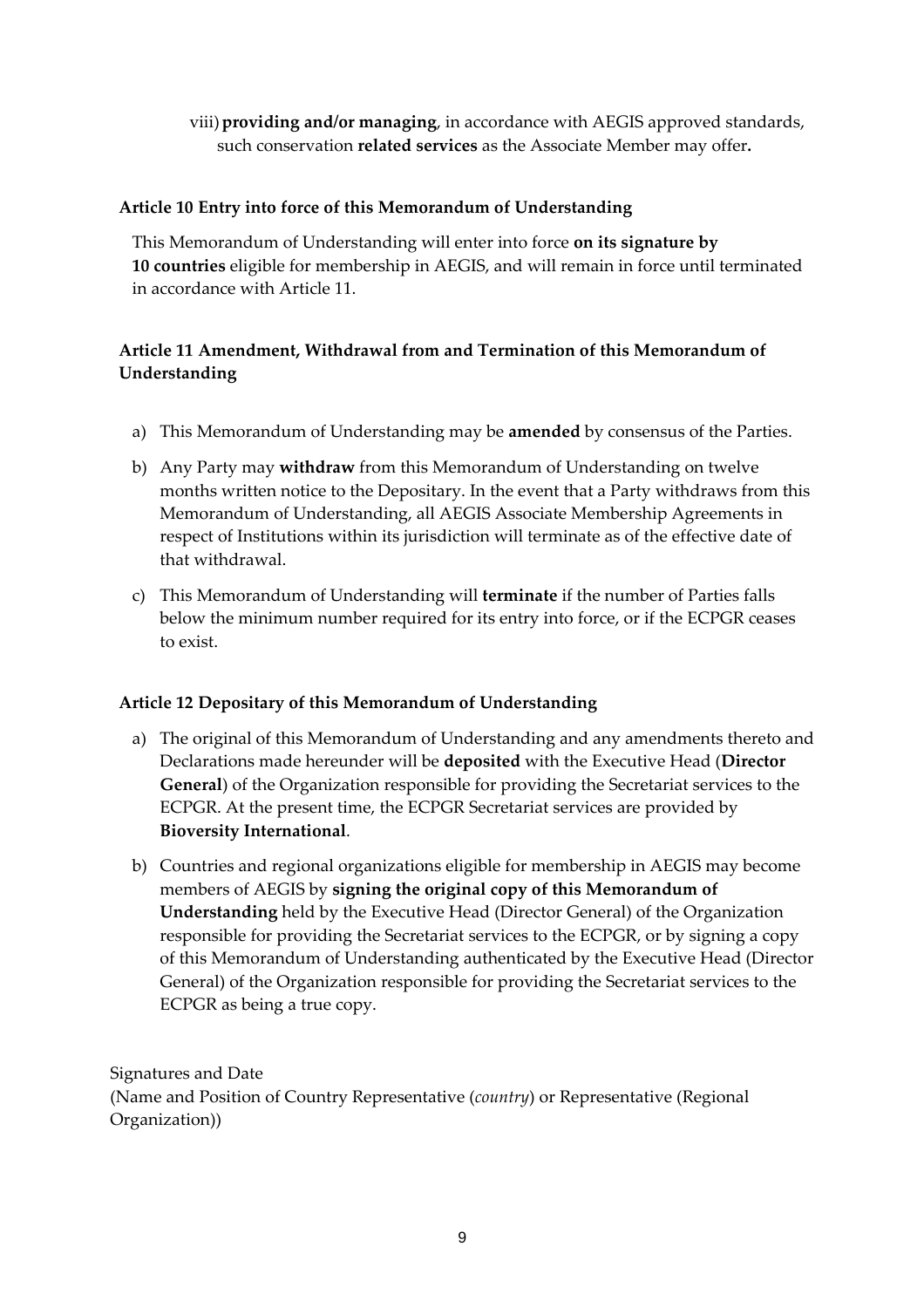# **ANNEX**

# **AEGIS – Associate Membership Agreement**

This **Agreement** is between (Name of institution), being an eligible institution within the meaning of Article 9 of the Memorandum of Understanding for the Establishment of the European Genebank Integrated System (AEGIS) (**the Institution**) and the [AEGIS] ECPGR National Coordinator (Name and Institution of Coordinator) for the country (Name of Country) in which the Institution is located (**the National Coordinator**).

- 1. **The Institution** hereby
	- a. agrees to become an **Associate Member** of AEGIS;
	- b. accepts the **responsibilities** of an Associate Member of AEGIS as set out below:
		- i) **Identifying,** in consultation with the AEGIS Member concerned through the National ECPGR Coordinator**,** from among the accessions they hold, those accessions that are free from any third party obligations or restrictions and meet the general selection requirements adopted by the ECPGR Steering Committee, to be proposed for registration as **European Accessions**;
		- ii) **managing the European Accessions** in their institutions in accordance with the Objectives of AEGIS and the General Principles applicable to European Accessions under AEGIS, as set out in the Appendices to this Agreement, as those Objectives and General Principles may be amended from time to time;
		- iii) **ensuring the long‐term conservation** and/or maintenance of their **European Accessions** according to approved standards;
		- iv) participating in and / or facilitating **supporting activities** such as regeneration, viability testing and others organized by the respective ECPGR Crop Working Group for the crop/species in question;
		- v) ensuring as soon as possible **safety‐duplication of their European Accessions** in agreed conditions, under black‐box arrangements as appropriate, at another Associate Member genebank, possibly in a different country, and/or at the Svalbard Global Seed Vault;
		- vi) **facilitating access to and availability of their European Accessions** and related information in accordance with the General Principles of AEGIS;
		- vii)for European Accessions, making available public **domain accession‐level information** regarding available passport data through the National Inventory System and EURISCO, following the minimum standards agreed by the ECPGR Documentation and Information Network; making available non‐ confidential characterization and evaluation data through the relevant ECPGR Central Crop Database (ECCDB) or such other system as may eventually be developed for this purpose; and
		- viii)**providing and/or managing,** in accordance with AEGIS approved standards, such conservation **related services** as the Associate Member may offer.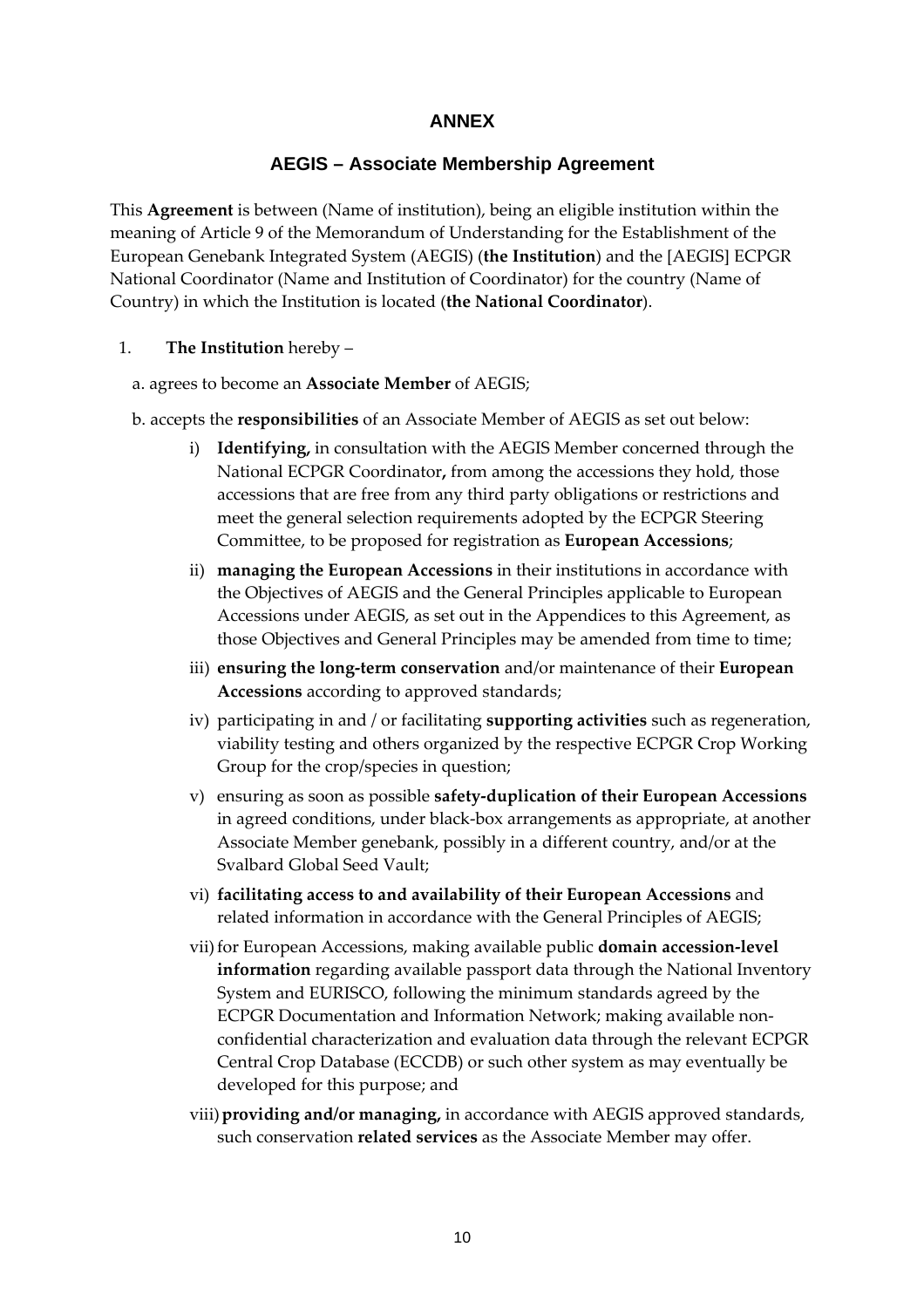- 2. The **National Coordinator accepts the Institution** as an Associate Member of AEGIS and agrees to work with the Institution in the implementation of the Objectives and General Principles of AEGIS.
- 3. The Institution may **withdraw from this Agreement** on twelve months written notice to the **National Coordinator** concerned.
- 4. In the event that the **National Coordinator** is not satisfied that the Institution has complied fully with its obligations under this Agreement, the **National Coordinator** may at any time give **written notice** to the **Institution** specifying the areas in which compliance by the **Institution** has been **deficient**. If the **Institution** fails to remedy the situation within a period of twelve months following receipt of such written notice, the **National Coordinator** may **terminate this Agreement** forthwith.
- 5. This agreement will **terminate** on the withdrawal of the AEGIS Member in whose the jurisdiction the Institution is located or on the termination of the Memorandum of Understanding for the Establishment of AEGIS.
- 6. This **Agreement** will be **deposited** with the **National Coordinator**. A copy will be sent to the Executive Head (Director General) of the Organization responsible for providing the Secretariat services to the ECPGR. At the present time, the ECPGR Secretariat services are provided by Bioversity International.

Signature and Date (Name and Position of Representative of the **Institution**)

\_\_\_\_\_\_\_\_\_\_\_\_\_\_\_\_\_\_\_\_\_\_\_\_\_\_\_\_\_\_\_\_\_\_\_\_\_\_\_\_\_\_\_\_\_\_\_\_\_\_\_

Signature and Date (Name and Position of Representative of **National Coordinator** (*country*))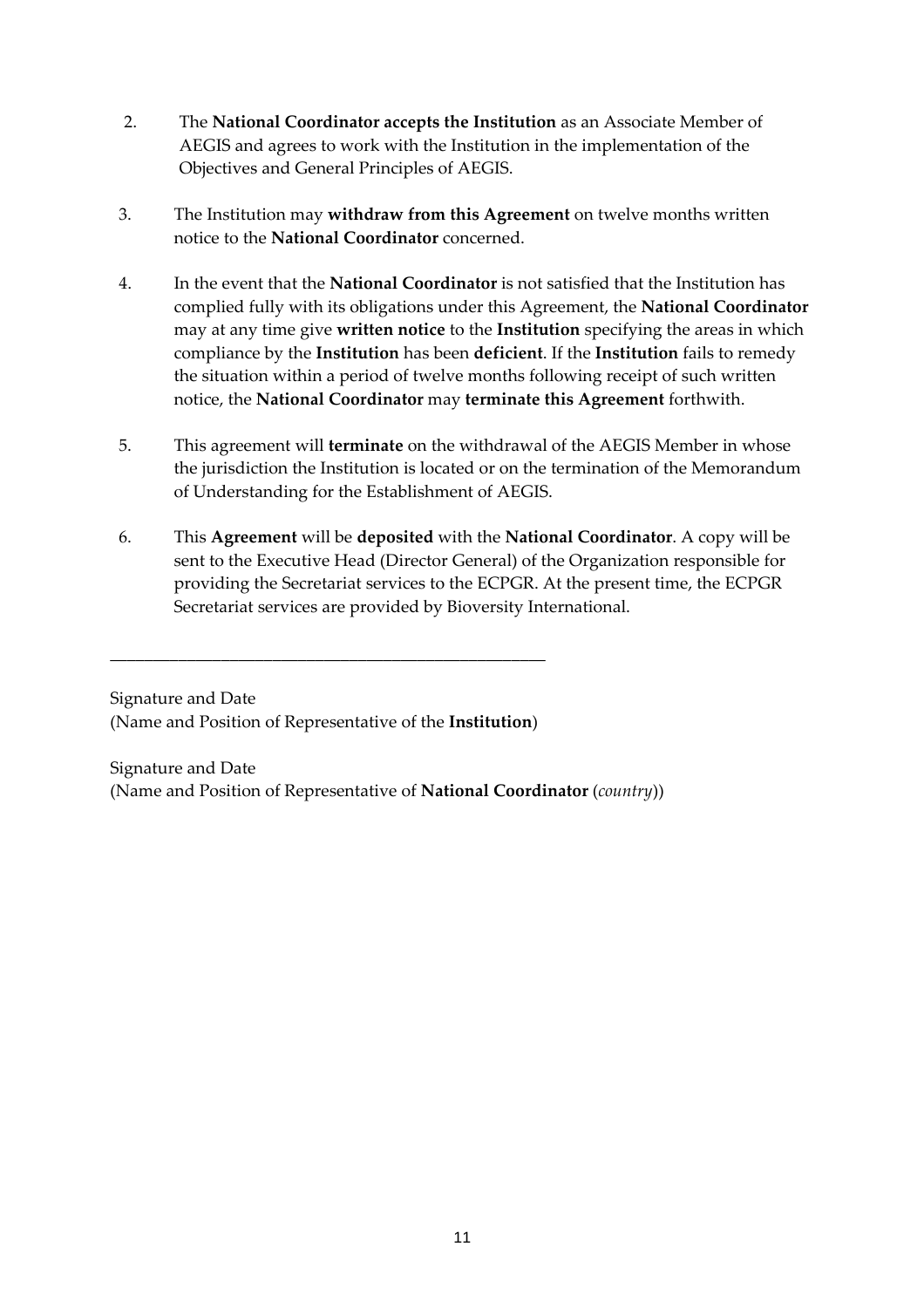# **APPENDIX 1**

# **Objectives of AEGIS**

The objectives of AEGIS will be the following:

- i) To develop a more efficient regional system of conservation and sustainable use of PGRFA through the setting up of a **European Collection**;
- ii) To **promote and undertake other collaborative action** for the rational conservation, management and sustainable use of PGRFA;
- iii) To **facilitate the exchange** of PGRFA in accordance with standard terms and conditions of exchange;
- iv) To **promote the exchange of information regarding PGRFA** among the Parties, other stakeholders and the broader conservation community; and
- v) To provide a mechanism for regional cooperation in the implementation of the Treaty in the European region.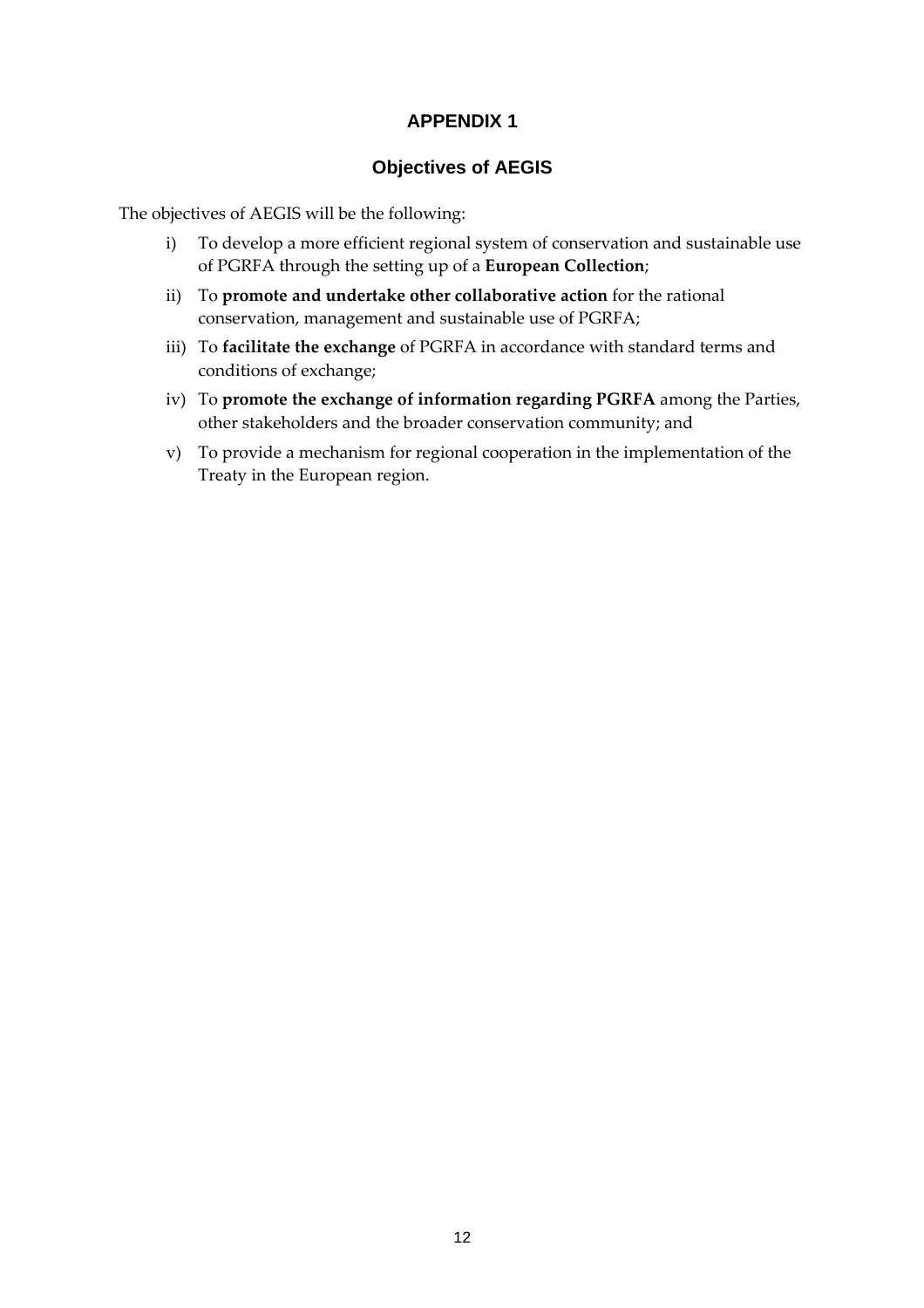# **APPENDIX 2**

# **General Principles applicable to European Accessions under AEGIS**

- a) The following **principles** will be applicable to the management and exchange of **European Accessions** under AEGIS:
	- i) The discretion to propose accessions as European Accessions lies with the individual Members of AEGIS concerned;
	- ii) Accessions proposed as European Accessions must meet the general selection requirements adopted by the ECPGR Steering Committee;
	- iii) Only accessions that are **free from any third party obligations** or restrictions will be registered and conserved as European Accessions;
	- iv) The Standard Material Transfer Agreement (**SMTA**) of the International **Treaty** will be used for the transfer of Annex I crops;
	- v) The terms and conditions of the **SMTA**<sup>3</sup> will be used for the transfer of Non‐Annex I crops that have been registered as European Accessions, with an explanatory note reflecting the following interpretation of the SMTA:

"In the event that the SMTA is used for the transfer of Plant Genetic Resources for Food and Agriculture other than those listed in Annex 1 of the Treaty:

- The references in the SMTA to the "Multilateral System" shall not be interpreted as limiting the application of the SMTA to Annex 1 Plant Genetic Resources for Food and Agriculture;
- While Non-Annex 1 material distributed with the enclosed SMTA does not become part of the Multilateral System, it will however be available under the same conditions;
- In particular in the case of Article 6.2, Article 6.5(b) and Article 6.10 of the SMTA "from the Multilateral System" shall be taken to mean "under this Agreement";
- The reference in Article 6.11 and Annex 3 of the SMTA to "Plant Genetic Resources for Food and Agriculture belonging to the same crop, as set out in Annex 1 to the Treaty" shall be taken to mean "Plant Genetic Resources" for Food and Agriculture belonging to the same crop"."
- vi) In the event that European Accessions are accessed for **purposes other than those provided for in Article 6.1 of the SMTA**, the terms and conditions under which the European Accessions are made available will be agreed on a case by case basis between the Associate Member and the Recipient;

<u> 1989 - Johann Barn, mars eta bainar eta politikaria (h. 1989).</u>

<sup>&</sup>lt;sup>3</sup> The use of the SMTA does not place any obligation on the Third Party Beneficiary or on the Governing Body to take any action to record or enforce the SMTA in respect of transfers of non‐Annex I crops.